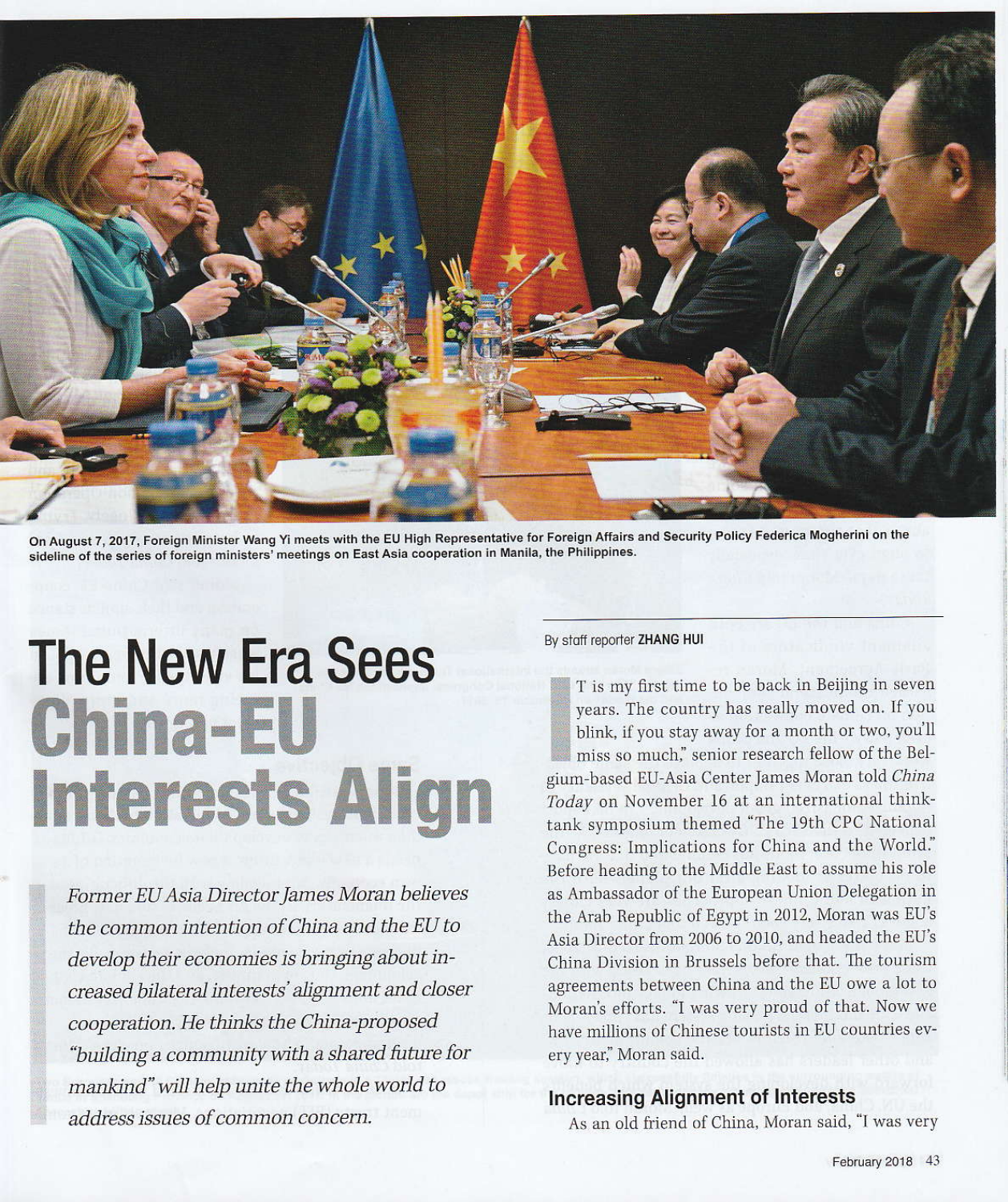## INTERNATIONAL INTERACTION

proud of China for the last 20 years, not just economically, but for many other things as well. For Europe and even the whole world, China is no longer a mystery. That's very important. It is not just about business, profit, and trade, which are extremely important of course, but in terms of the way two peoples see each other, and the two cultures relate to each other. It's really progressed."

Over the last two decades,

China and the EU have seen increasing bilateral cooperation. "We're cooperating in a variety of fields, for example, climate change and free trade. We both fight against protectionism. We are finding that more and more of our interests are aligned. Of course we have disagreements on some issues. What's most remarkable is that our interests seem to align over time, especially these days," Moran told China Today.

China and the EU are both adamant vindicators of the Paris Agreement. Moran regarded the bilateral cooperation on climate convention as exemplary. "The EU and China

work very close together to achieve the same objective. That's extremely important. General Secretary Xi Jinping emphasized green development in his report delivered to the 19th CPC National Congress. At the symposium, everybody has commented that we have to do better at looking after our planet. Both the European and Chinese approaches are very closely aligned. That's very good," Moran told China Today.

Since the global financial crisis started in 2008, trade protectionism forces have been rising with the anti-globalization voice growing louder internationally. "The multilateral trading system has come under a lot of pressure recently, but the commitment by Xi and other leaders has allowed the country to move forward with developing the system which benefits the UN, China, and Europe as well," Moran told China

Moran applauded the concept of building a community with a shared future for mankind.



James Moran attends the International Think-tank Symposium themed "The 19th CPC National Congress: Implications for China and the World" on November 16, 2017.

Today. He said in Europe, people are very clear about the need to protect and develop the multilateral trading system.

Moran in particular highlighted China-EU cooperation on international security issues. As an EU official, Moran once worked in Jordan, Yemen, Egypt, and Libya, so he knows the Middle East area quite well. The Eu-

> ropean Union's Operation Atalanta (also called Naval Force Somalia) has been patrolling against piracy, criminal activity, and terrorism on the high sea of the region. "It is close to a major trade route of yours, China, and also a major trade route for us, Europe. We work together, the Chinese navy, and the European Union Operation Atalanta very closely, trying to keep the sea open and free," Moran told China Today.

Moran said China-EU cooperation and their similar stance on many international issues wasn't seen ten years ago. In his view, the EU and China are seeing more and more alignment of interests.

## **Same Objective**

Moran attributed the increasing bilateral interests' alignment and close cooperation to their common intention to develop their economies. "China needs a new momentum, a new invigoration of its own economy. After dealing with the difficulties of the financial crisis, the EU needs to find new breakthroughs. Both sides depend on the alignment of interests of the economy, including sustainable development, the environment, and the climate change issue, among others. We think the same way in many areas, even if we don't necessarily see eye to eye when it comes to how we organize ourselves," Moran told China Today.

In 2013, China and the EU started bilateral investment treaty (BIT) negotiations. Moran is quite confi